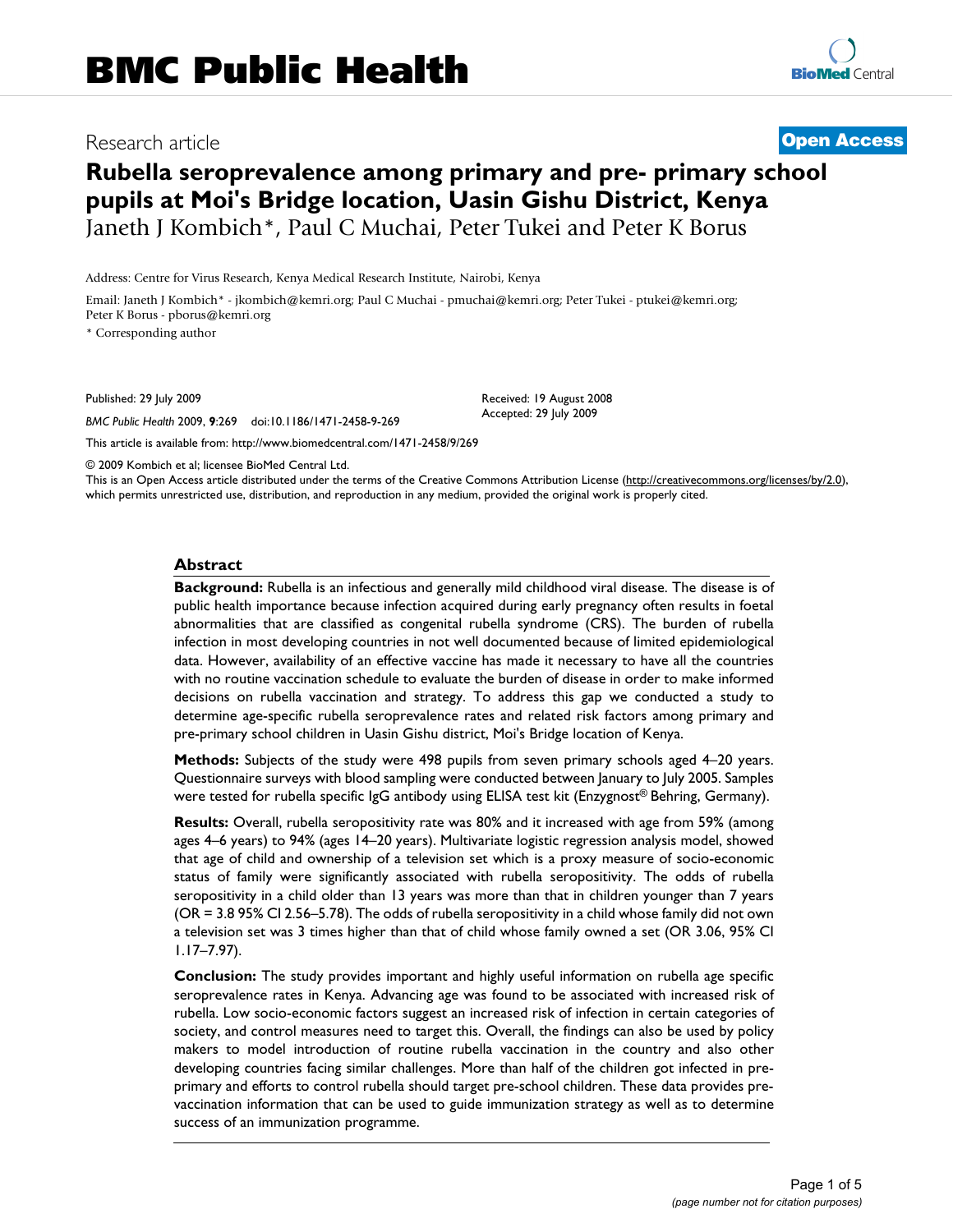# **Background**

Debate on whether or not to introduce rubella vaccination has continued to mount in many countries. While the vaccine is widely used in the developed countries, there are concerns about safety in countries with limited resources [\[1](#page-4-0)]. Rubella infection during pregnancy may result in the delivery of a child with congenital rubella syndrome (CRS). Infection acquired in the first trimester of pregnancy poses high risk of CRS to the unborn child. Congenital infection with rubella virus can affect all organ systems but the most common and often the sole manifestation of this infection is deafness. Eye defects may also occur and includes cataracts, glaucoma, retinopathy and microphthalmia [[2](#page-4-1)[,3\]](#page-4-2). Other life threatening complications include heart defects such as patent ductus arteriosus.

The ultimate aim of rubella vaccination is to eliminate occurrence of CRS [[4](#page-4-3)]. Congenital rubella syndrome is not well characterized in many regions especially in developing countries. Kenya lacks current and conclusive data on prevalence of rubella and extremely scanty data on incidence of CRS. A small study conducted on gravid women attending Kenyatta and Aga Khan hospitals in Nairobi, at the time of delivery in early 1980's did not address rubella susceptibility in children and adolescents [\[5\]](#page-4-4).

In most developing countries with no vaccination programme, rubella epidemics occur periodically 4–5 years. Emerging evidence from the Kenya Integrated Disease Surveillance and Response department (DDSR) through measles surveillance programme, suggests widespread rubella endemicity in the country. Through an active measles surveillance system, an average of 400 rubella cases are confirmed annually countrywide but this could be underestimated (DDSR measles database). Availability of these data in addition to public awareness on the inherent risks posed by rubella infection have led to mounting pressure on health workers within the Ministry of Health to consider introduction of rubella vaccine in the routine primary health care. Whereas measles surveillance provides an opportunity to conduct passive rubella surveillance by testing measles suspected cases for rubella, welldesigned studies are inevitable in attempting to provide scientific evidence on the burden of disease [\[4](#page-4-3),[6](#page-4-5)]. This study was designed to determine age-specific rubella seroprevalence rates and to assess potential risk factors associated with rubella seropositivity among school attending children. Rubella infection in children is not a major health concern and direct measurement of CRS burden can be done among pregnant women but the data is not sufficient without information on seroprevalence rates of children. Virus circulation often begins among the children; as a result a few susceptible pregnant women can be infected [\[7\]](#page-4-6). The aim of this study was to determine the age-specific rubella seroprevalence and the factors that influence exposure in pre-and primary school attending children in Uasin Gishu district, Moi's Bridge location. No study has been conducted among these age-groups in Kenya and the results will provide pre-vaccination data that will be used to model rubella incidence and impact of vaccination when introduced [[4](#page-4-3)[,8\]](#page-4-7). The study was a cross-sectional school-based survey. The survey captured primary and pre-primary school going pupils (age 4–20 years).

# **Methods**

This study was conducted in Moi's bridge location, Soy division, Uasin Gishu district, and approximately 40 km North of Eldoret town during the months of February– March and May–June 2005. Sample size was calculated using EPI INFO 3.2.2 statistical package. A 95% confidence interval, a study power of 80% and prevalence of 50%, with 3% precision was used. A 20% non-response rate was factored in. To ensure the representativeness of the locality, we selected 7 schools through guidance of the District Education office, Uasin Gishu.

The survey was done using multistage cluster sampling. Initially, schools were selected using an area-sampling approach to ensure spatial distribution within a location, which had 16 schools [[9](#page-4-8)]. Pupils in each school were selected by systematic sampling using student enrolment registers.

A standard structured questionnaire was administered to survey the general characteristics. Parents completed the questionnaire with the aid of interviewers. After obtaining consent from parent, finger prick blood (Dried Blood Spot) was obtained and spotted on labeled S\$S® filter paper from every child who assented. The spots were allowed to dry before packaging in zip-lock bags. They were left overnight at room temperature and shipped to KEMRI laboratory where they were placed at +2–8°C until testing. Samples were screened for rubella-specific IgG antibodies using commercial immunoassay kits, Enzygnost® (Behring, Germany). Manufacturer's instructions were followed for the procedure except for additional 15 minutes incubation time for conjugate step procedure. This additional time was used after optimization was done using paired samples (sera and dried blood spots from same individual). Sample buffer supplied with kit was used to elute blood spots.

The data was analyzed using EPI INFO version 3.3.2. Mantel-Haenzel 2-tailed P and Fisher exact test. All tests were at 5% probability level. Odds ratios were computed for each potential determinant and those that showed associ-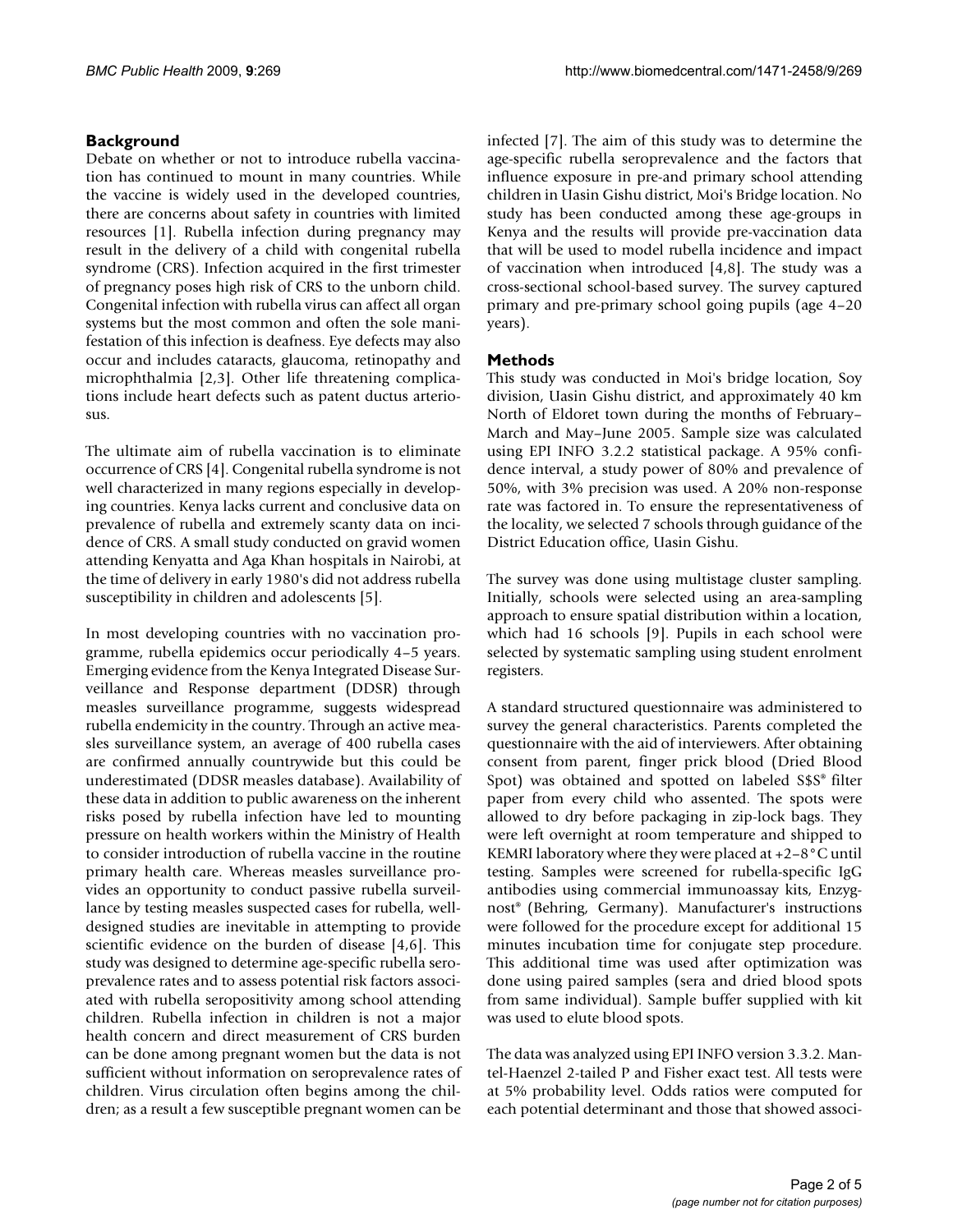ations were fitted into a final logistic regression model to determine independence in contribution of each determinant. This study was approved by the KEMRI/National Ethical Review Committee and research authorization obtained from The Ministry of Education Science and Technology. Informed consent was obtained by a signature or finger print from parent. Assent was sought from child before finger pricking.

# **Results**

# *General characteristics of study subjects*

Questionnaires and serological survey were carried out in 7 primary schools capturing 498 pupils. The study subjects were distributed among the schools as shown in Table [1.](#page-2-0) The age of the pupils nearly followed a normal distribution with a mean of 11.8 years, median 12 years. The proportion of males compared to females was similar (50%), with the males comprising two hundred and forty eight (248) and females two hundred and fifty (250). Only 0.2% of respondents declined participation in the study.

Rubella seropositivity increased with age. Findings showed that more than half (58%) of the children were exposed to rubella by the time they attained the age of six years. The proportion increased to above 90% by the time they attained the age of fourteen years and above (Figure [1\)](#page-3-0).

# *Univariate Analysis*

Several potential determinants were tested in the univariate analysis (see additional file [1\)](#page-4-9). The determinants were categorized into two: child determinants and socio-economic determinants. Weighted probability ratios were included in calculating the odds ratios (OR). Age, ownership of a television set, child leisure and number of siblings were strongly associated with rubella seropositivity computed in the univariate analysis.

# *Multivariate analysis*

A multivariate logistic regression model was used to determine which factors among those that showed significant

<span id="page-2-0"></span>

|  |  | Table 1: Characteristics of study subjects |  |  |  |
|--|--|--------------------------------------------|--|--|--|
|--|--|--------------------------------------------|--|--|--|

| School        | Participants | Males | Females |
|---------------|--------------|-------|---------|
| Kapkorren     | 84           | 46    | 38      |
| Maendeleo     | 75           | 37    | 38      |
| Bwayi         | 83           | 38    | 45      |
| Kwenet        | 69           | 35    | 34      |
| AIC Tenai     | 61           | 30    | 31      |
| Mukunga       | 60           | 33    | 27      |
| <b>Jabali</b> | 66           | 31    | 35      |
| Total         | 498          | 250   | 248     |

association with rubella seropositivity in univariate analyses contributed independently to the association.

Working adults residing with family showed marginal insignificance (OR 2.08, 95%CI 0.90–4.8, *p* = 0.076) in the univariate analysis and was included in the final logistic regression model. The model controlled for the confounding influence of each variable. Only age and ownership of a television set remained significant in the final logistic regression model.

Table [2](#page-3-1) shows the odds ratios for the association of the various determinants with rubella seropositivity in the final logistic regression model. The age of the child was strongly associated with rubella seropositivity and the odds ratios for age as a continuous variable was 4.0 (95% CI 2.46–6.53). A child whose family did not own a television set had three times increase in odds when compared to a child whose family had a television set (OR 3.3, 95%CI 1.45–7.48). The other variables that are child leisure, number of siblings and working adults residing with family that had showed significance in the univariate analyses lost significance when fitted in the logistic regression model and were considered as confounders (Table [2](#page-3-1)).

# **Discussion**

Presence of rubella specific IgG in an unvaccinated population is a long-term marker of previous infection, which helps to assess the immune status of that population. No study has been conducted in Kenya to assess seroprevalence rates in children or in adolescents. The school-based study captured pupils aged 4–20 years and was fairly exhaustive as it reflected on age-specific seroprevalence rates through a wide age range. In 2003, the Kenyan government passed a policy to provide free and compulsory primary school education. The outcome was high influx of fairly older pupils in public schools. The children who were yet to attend school were not captured in this study.

Many factors potentially influence rubella seropositivity in children. In this study age and ownership of television set were identified as significant factors in the acquisition of rubella antibody. Child related factors such as gender, history of travel outside district, history of rash illness and involvement in extra-curriculum activities appeared to be insignificant factors. Comparison with other studies may be required. Socio-economic factors such as level of education, occupation and type of housing appeared not to be significantly associated with rubella antibody acquisition among children. Ownership of a television set seemed to reflect more on the socio-economic status of family in this community. The likely reason for this finding is that the main source of income in this community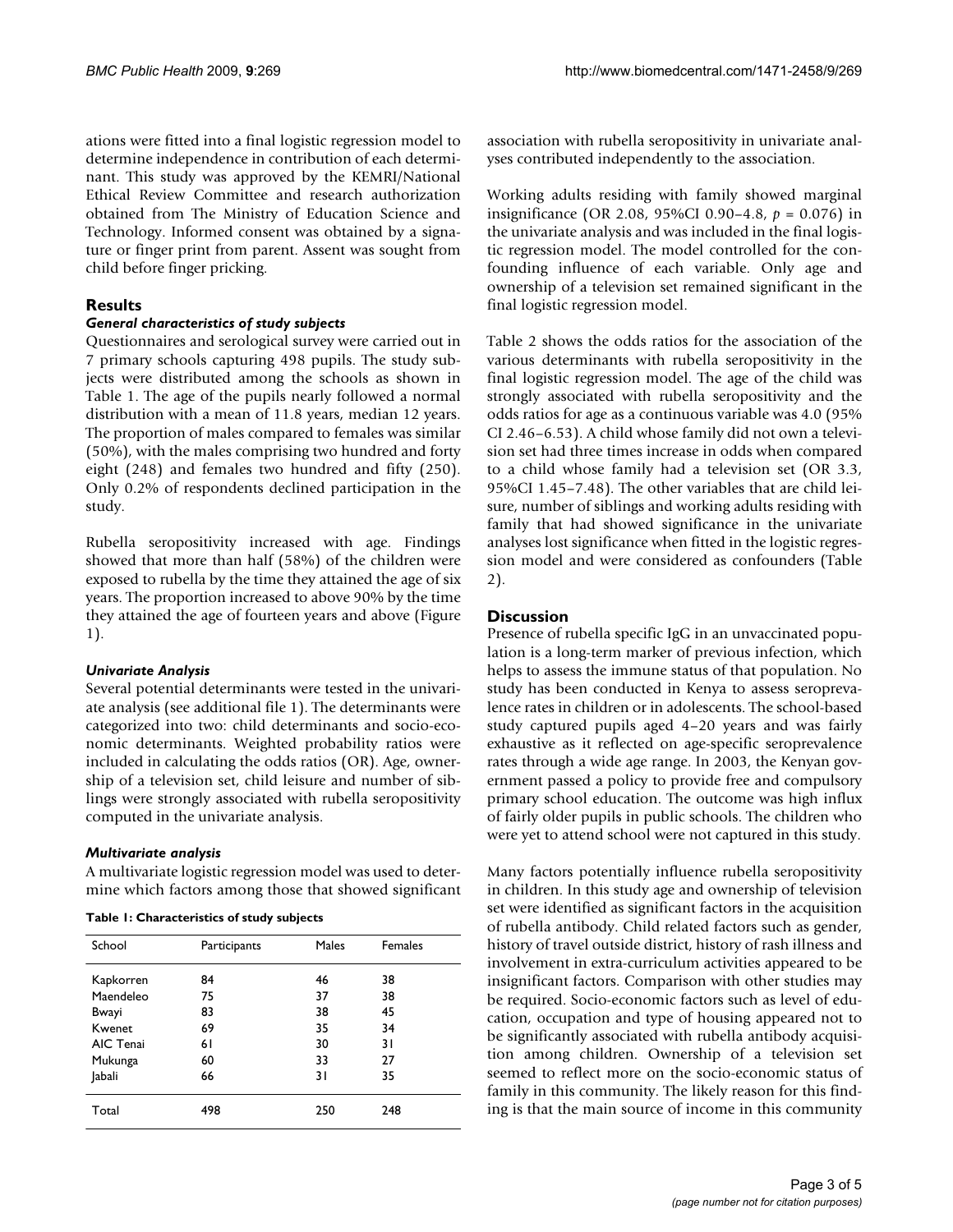<span id="page-3-0"></span>

**Proportion (%) of children with IgG antibody**.

is faming and success in the activity is not entirely based on level of education but many other factors.

The overall rubella seropositivity rate was found to be 79.9% and it increased with age from 58.5% among those aged 4–6 years to 93.8% among those aged over 13 years. This is indicative of widespread viral transmission in the study population. Increasing seropositivity with age can be explained by the complex effect of natural disease exposure over time [\[10\]](#page-4-10). The rates found in this study are comparable to those found by other investigators in nonvaccinating countries and it compares well with a previous study carried out in India where the rate was 86.5% [\[11](#page-4-11)]. Nardone *et al.*, 2008 in his review cited increased rubella seropositivity with increased age in Romania using prevaccination data [\[12\]](#page-4-12). Results from this study showed that despite high prevalence of rubella, there exist few children who attain adolescence age while seronegative for rubella. In future, it is important to conduct a study targeting pregnant women and roll it to include active CRS case surveillance in the country. Rubella antibody titers should be determined among pregnant women to determine immunity rates as use of DBS was not appropriate as used in the current study [\[13](#page-4-13)].

<span id="page-3-1"></span>

| Table 2: Results of multivariate logistic regression model |  |  |  |  |  |
|------------------------------------------------------------|--|--|--|--|--|
|------------------------------------------------------------|--|--|--|--|--|

Ownership of a television set reduced the odds of rubella seropositivity and this factor showed significance at 95% level of confidence in the multivariate analyses. This could be regarded as a proxy measure for socio-economic status of a family. The finding implied that children from lower socio-economic backgrounds got infected much earlier in life compared to their counterparts who lived in better conditions in the same area and even attended the same schools. The likely reason for increased risk among low socioeconomic group can be attributed to crowding and this has been cited elsewhere [\[10](#page-4-10),[14\]](#page-4-14). It is therefore important that during development of rubella control policy in Kenya a good strategy geared towards lower socio-economic groups be given priority as these groups are more vulnerable. This finding represents what might be expected in any unvaccinated population living in crowded settings.

#### **Conclusion**

The study was an important step in generating baseline seroprevalence data on rubella infection among children in Uasin Gishu. Findings from this study are useful in the development of rubella control programme in Kenya. Two significant risk factors for rubella were identified. Low socio-economic status and age less than seven years were the major risk factors for rubella infection. The mean age of children in the preprimary school was 6 years and those in class one was 8 years. This meant that children got either infected in or before pre-primary school and any rubella control programme should focus on these children just before joining pre-primary school to protect them from rubella infection. In a community like this one where young girls start giving birth early in life it is important to establish a formal implementation of rubella and CRS surveillance system. If rubella vaccination is to be considered in future the strategy adopted has to protect the children as well as the small proportion of women who attain childbearing age while seronegative. There are risks of CRS occurring even with low proportion of susceptibility individuals [[15\]](#page-4-15)

| Variable                            | Category      | Unweighted ORs(95%CI) | Weighted ORs(95%Cl) | p-value |
|-------------------------------------|---------------|-----------------------|---------------------|---------|
| Age(yrs)                            | As continuous | $4.00(2.26 - 7.08)$   | $4.01(2.46 - 6.53)$ | 0.000   |
| Family with television set          | Yes           | 0.00                  | 1.00                |         |
|                                     | No            | $3.26(1.28 - 8.33)$   | $3.30(1.45 - 7.48)$ | 0.012   |
| Child leisure                       | Games         | 1.00                  | 1.00                |         |
|                                     | Singing       | $0.92(0.61 - 1.40)$   | $0.95(0.53 - 1.68)$ | 0.82    |
| Number of siblings                  | Less than 3   | 1.00                  | 1.00                |         |
|                                     | >Two          | $0.42(0.11 - 1.59)$   | $0.41(0.10 - 1.63)$ | 0.165   |
| Working adults residing with family | Yes           | 1.00                  | 1.00                |         |
|                                     | No            | $2.31(1.06 - 5.04)$   | $2.41(0.88 - 6.59)$ | 0.08    |